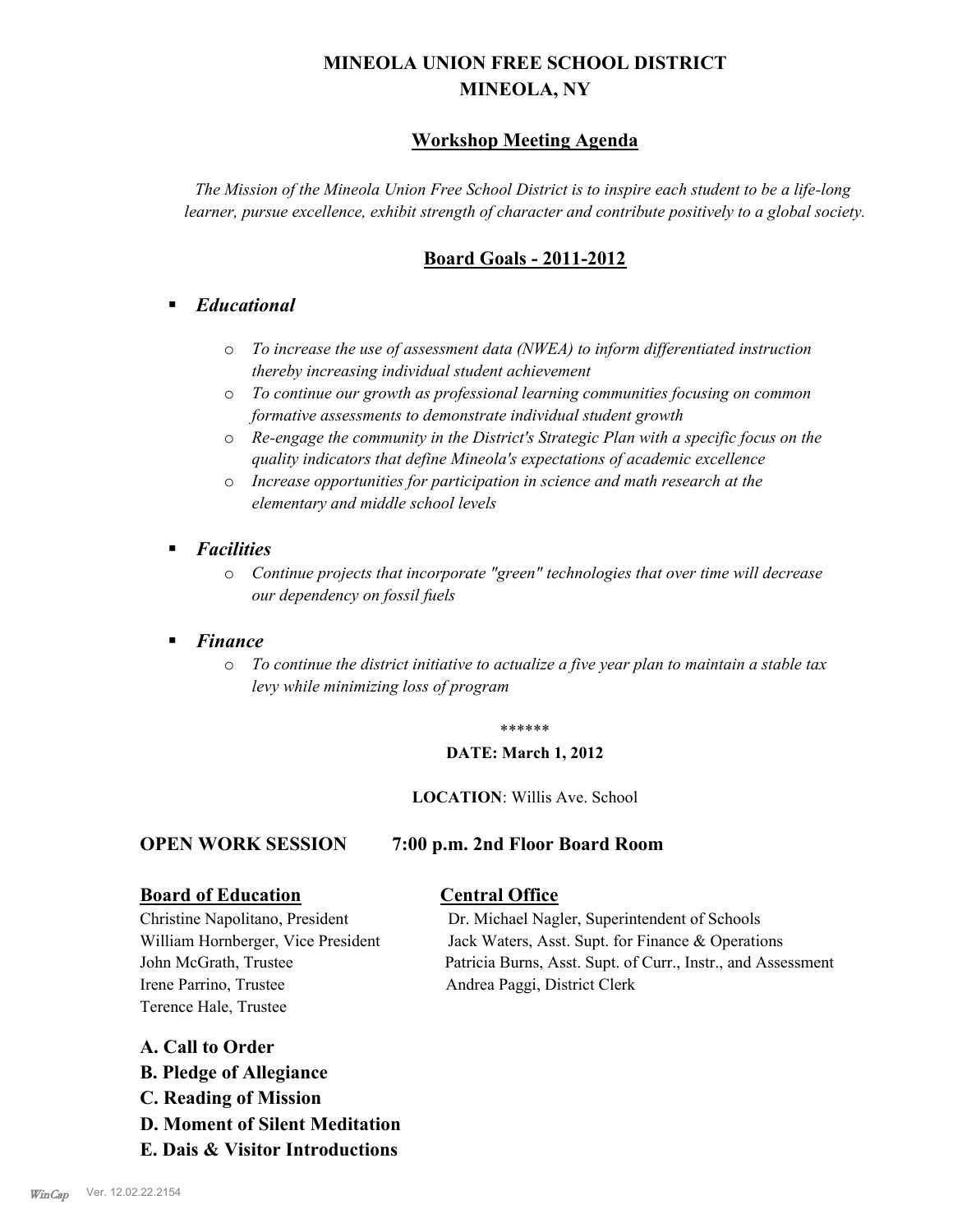#### **F. High School Student Organization Report**

#### **G. Old Business**

**RESOLUTION# 58 - BE IT RESOLVED** that the Board of Education of the Mineola UFSD approves the following renumbering of previously approved resolutions: January 5, 2012 Resolution #49 will now be Resolution #49a and January 19, 2012 Resolution #49 will now be Resolution #49b.

| <b>Motion:</b><br>Second: |     |
|---------------------------|-----|
| Yes:                      | No: |
|                           |     |
|                           |     |
|                           |     |
|                           |     |
| Passed:                   |     |

## **H. New Business**

#### **I. Consensus Agenda**

**RESOLUTION # 59-BE IT RESOLVED** that the Board of Education approves the consensus agenda items I.1.a. through I.4.a.1., as presented.

> **STIPEND**  $$4,250.00$

|                                                                                                                             |  | <b>Motion:</b><br>Second: |                               |                                             |                  |                              |
|-----------------------------------------------------------------------------------------------------------------------------|--|---------------------------|-------------------------------|---------------------------------------------|------------------|------------------------------|
|                                                                                                                             |  | Yes:                      |                               | No:                                         |                  |                              |
|                                                                                                                             |  |                           |                               |                                             |                  |                              |
|                                                                                                                             |  |                           |                               |                                             |                  |                              |
|                                                                                                                             |  | Passed:                   |                               |                                             |                  |                              |
| 1.                                                                                                                          |  | Instruction               |                               |                                             |                  |                              |
| Appointment(s) Coaches<br>a.<br>That the Board of Education approves the appointment of the following coaches for 2011-2012 |  |                           |                               |                                             |                  |                              |
|                                                                                                                             |  | year:<br><b>POSITION</b>  | <b>Spring Track Assistant</b> | <b>EMPLOYEE NAME</b><br>Mitchell H. Kastoff | <b>STEP</b><br>1 | <b>STIPENI</b><br>\$4,250.00 |
|                                                                                                                             |  |                           |                               |                                             |                  |                              |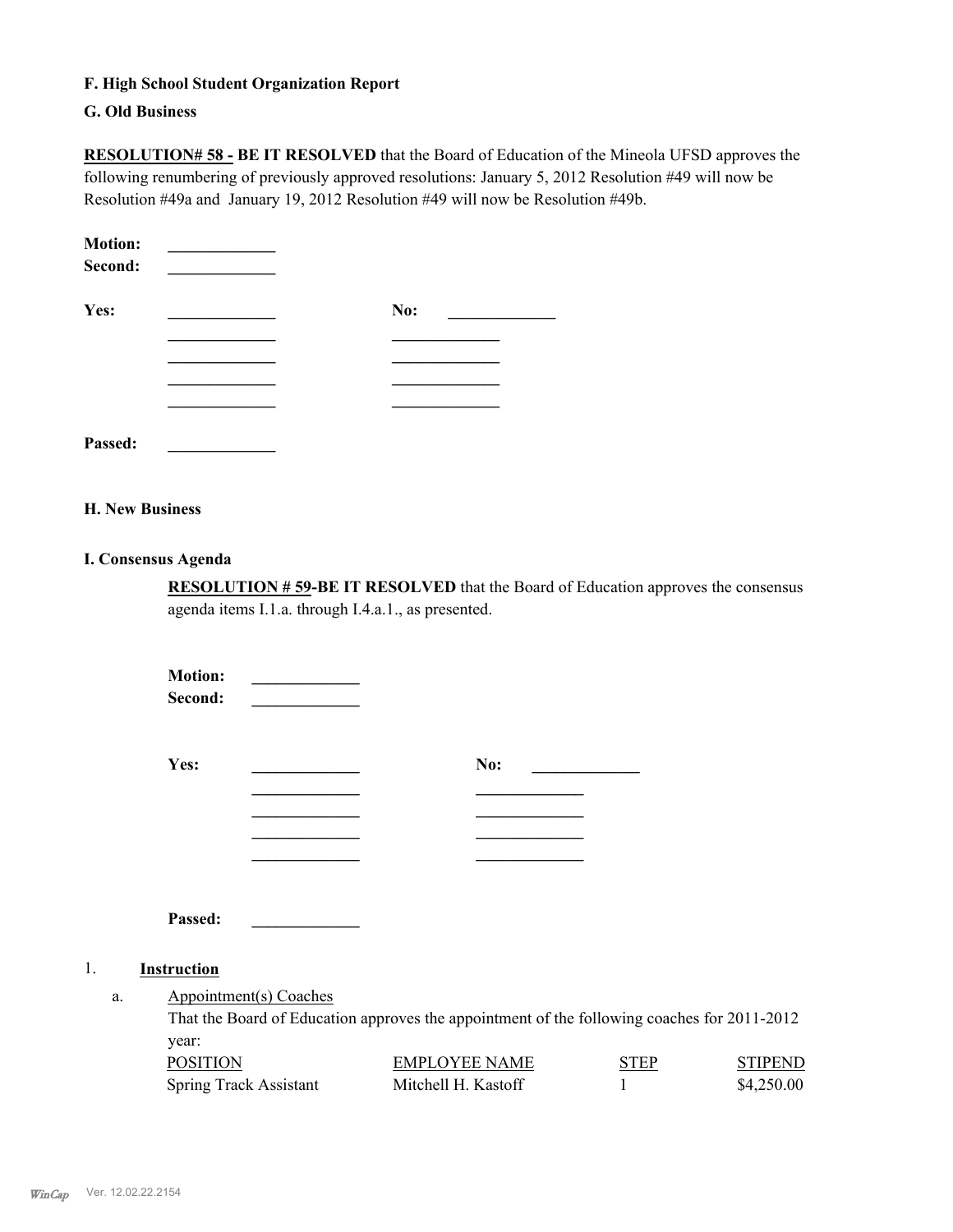#### Appointment(s) Club/Stipends b.

That the Board of Education approves the following Club/stipend recommendatios for 2011-2012 year:

| <b>POSITION</b>        | <b>EMPLOYEE NAME</b> | <b>STIPEND</b> |
|------------------------|----------------------|----------------|
| Math Olympiads Advisor | Lisa M. Marino       | \$898.00       |
| Chess Club             | Donald A. Leopardi   | \$896.00       |

## 2. **Instruction: Contracted**

That the Board of Education approves the agreement between the Mineola Union Free School District and CompassLearning, Inc. to provide professional development effective from February 1, 2012- July 31, 2012 at the cost of \$3,500.00.

## 3. **Instruction: Other**

- That the Board of Education amends the start date for Annmarie Palumbo, Color Night Advisor, from February 3, 2012 to January 3, 2012. a.
- That the Board of Education amends the start date for Jerrill Critchley, Color Night Assistant, from February 3, 2012 to January 3, 2012. b.

#### 4.

# **Business /Finance**

# a. **Budget Appropriation Adjustment**

1. That the Board of Education approves the following budget transfer for \$11,800.00 from budget code 1620445000000 to budget code 5510400000000, to replace three garage doors at the transportation garage.